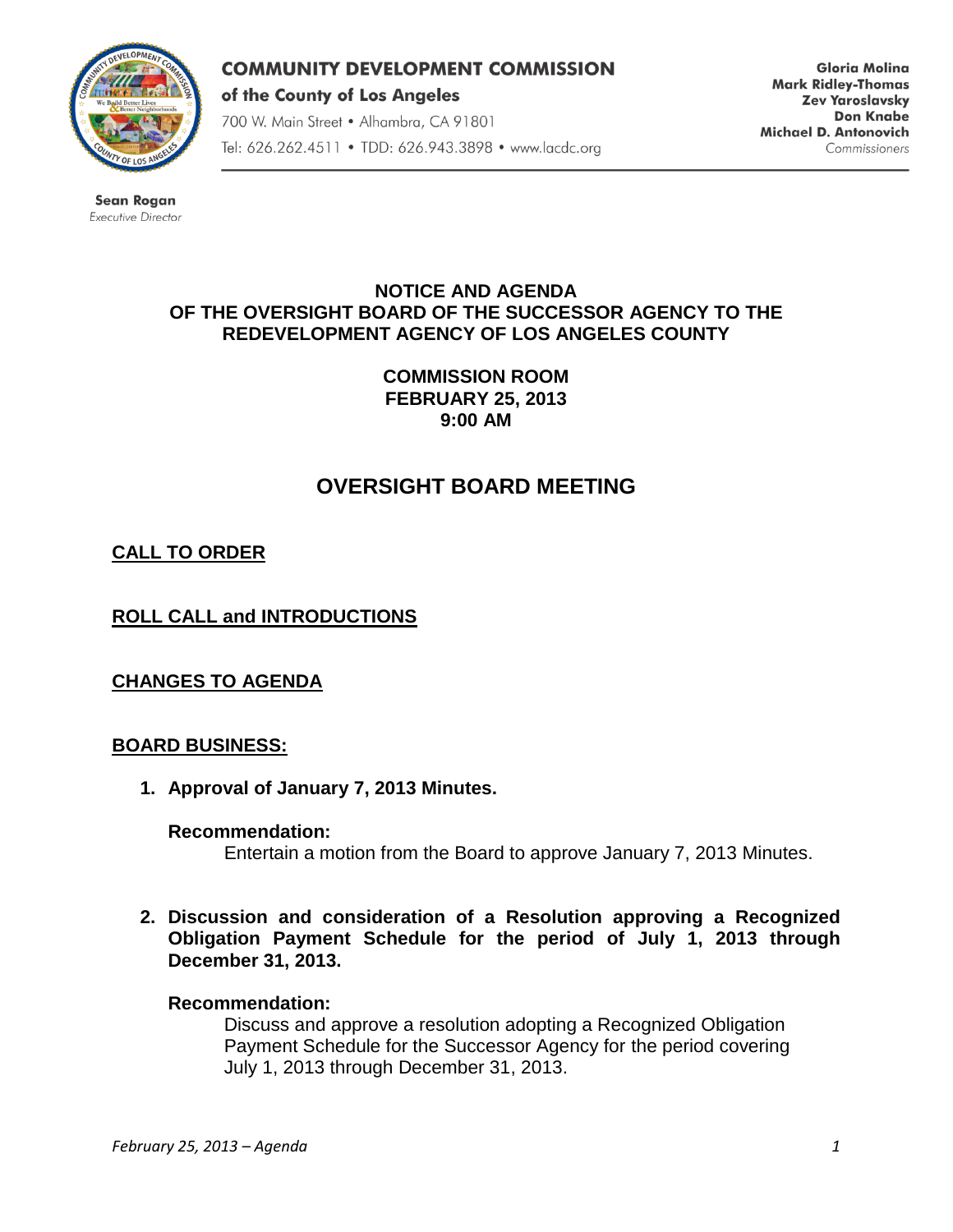**3. Discussion and consideration of a Resolution approving the Administrative Budget for the Successor Agency to the Redevelopment Agency of Los Angeles County for the period of July 1, 2013 through December 31, 2013.**

### **Recommendation:**

Discuss and approve a resolution adopting an Administrative Budget for the Successor Agency for the period of July 1, 2013 through December 31, 2013.

**4. Discussion of Successor Agency Properties/Long Range Property Management Plan.**

### **Recommendation:**

Receive Report

### **5. Discussion of Items for next Agenda.**

#### **Recommendation:**

Discuss and entertain a motion from the Board to approve Items for next agenda.

### **PUBLIC COMMENT:**

Under Government Code Section 54954.3, any person wishing to address any item or issue may do so under Oral Communications. There will also be an opportunity to speak on agenda items when the items are scheduled for consideration.

The Board may listen but may not act on items that are not already on the agenda.

Any person given permission to address shall stand or advance to the podium and state their name for the record and the subject matter they wish to discuss. Speakers are asked to limit their comments to three minutes and to present them in a constructive manner. The Board, County staff, and other citizens present have the right to be treated with respect, courtesy and openness. In return, the members of the Board and Staff commit to conduct themselves at all times with civility and courtesy.

# **ADJOURNMENT**

#### **NOTIFICATIONS:**

**AMERICANS WITH DISABILITIES:** It is the intention of the Successor Agency for the Los Angeles County Redevelopment Agency to comply with the Americans with Disabilities Act (ADA) in all respects. If, as an attendee or a participant at this meeting you will need special assistance beyond what is normally provided, the County will